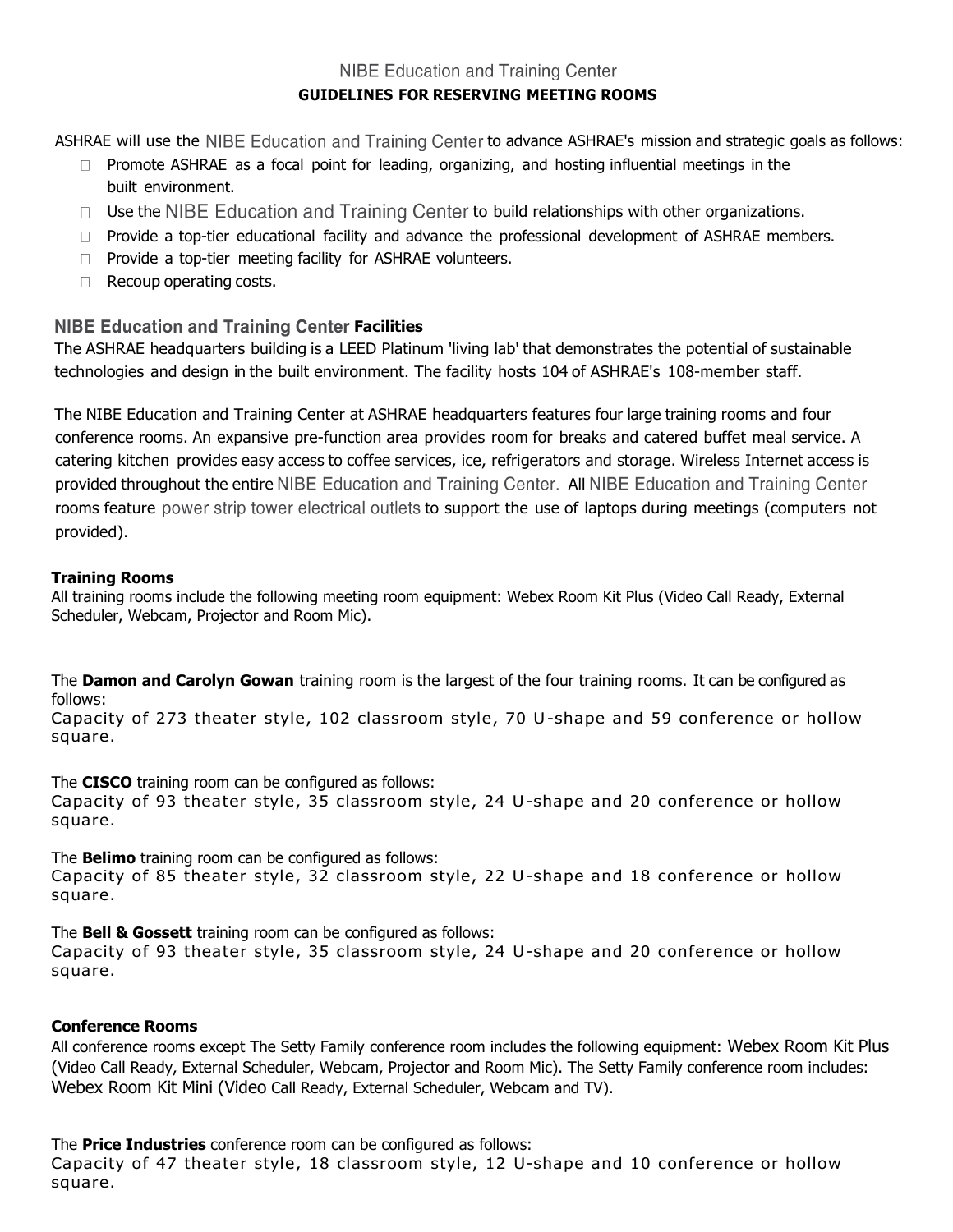The **Climate Master** conference room can be configured as follows: Capacity of 42 theater style, 16 classroom style, 11 U-shape and 9 conference or hollow square.

The **ClimaCool** conference room can be configured as follows: Capacity of 37 theater style, 14 classroom style, 10 U-shape and 8 conference or hollow square.

The **Setty Family Foundation** conference room can be configured as follows: Capacity of 15 theater style, 5 classroom style, 4 U-shape and 3 conference or hollow square.

### **Reservations**

Use of the NIBE Education and Training Center by any party is at the exclusive discretion of ASHRAE. Reservations must be made at least two weeks in advance. Reservation forms and information on meeting facility availability is available from:

Tracy Keller ASHRAE, Inc. Tel: 404-636-8400; Email: [tkeller@ashrae.org](mailto:tkeller@ashrae.org)

## **Meal Services**

Meal catering may be provided by third-party catering services. ASHRAE staff can provide recommendations. Coffee services can be provided by ASHRAE for a nominal fee. Meeting organizers are responsible for arranging and paying caterers and for ensuring caterer's clean-up after meal services.

## **InternetAccess**

Complimentary wireless Internet access is provided for all meetings.